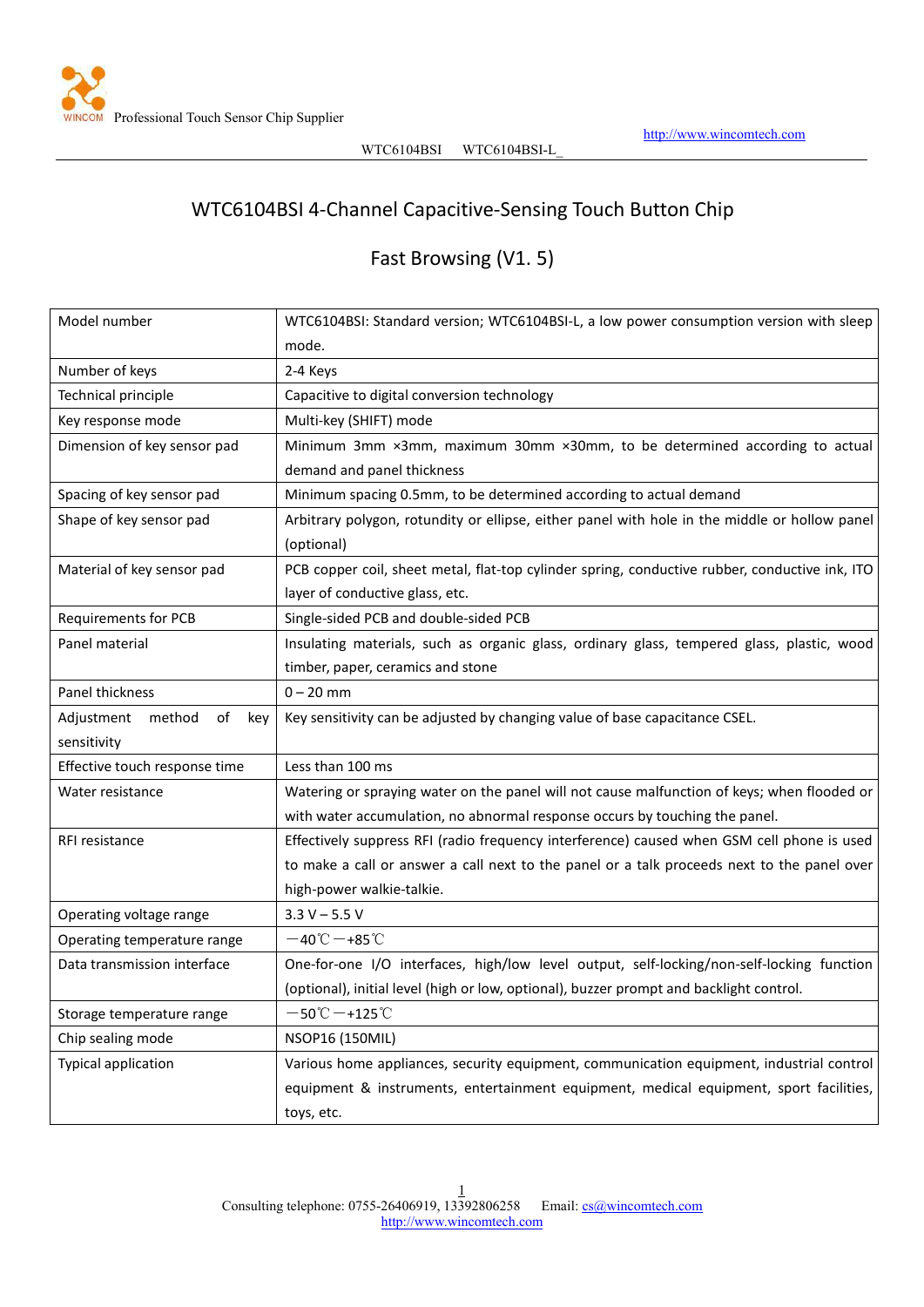

## **Table of Contents**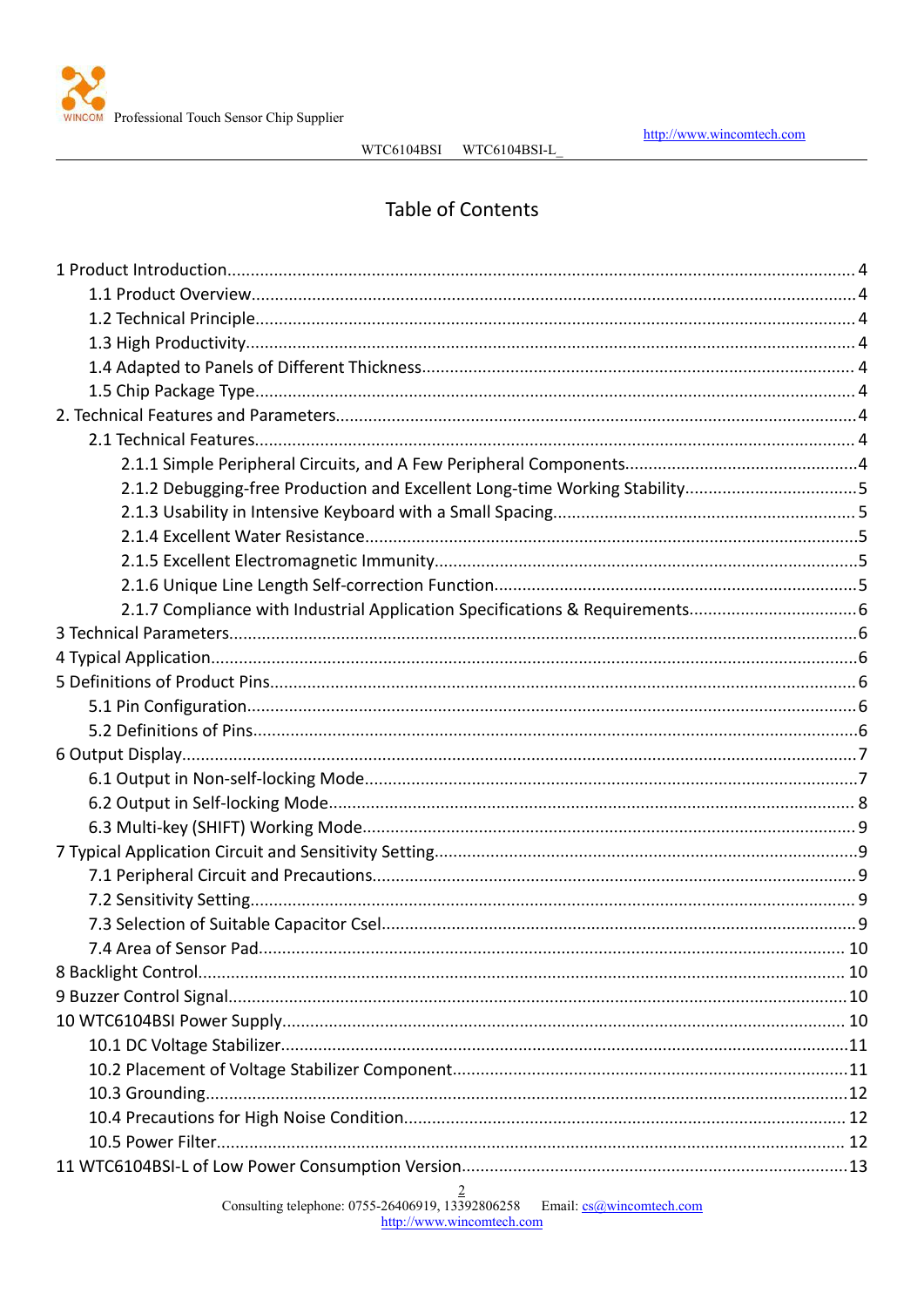

WINCOM Professional Touch Sensor Chip Supplier

|                         | http://www.wincomtech.com |
|-------------------------|---------------------------|
| WTC6104BSI WTC6104BSI-L |                           |
|                         |                           |
|                         |                           |
|                         |                           |
|                         |                           |
|                         |                           |
|                         |                           |
|                         |                           |
|                         |                           |
|                         |                           |
|                         |                           |
|                         |                           |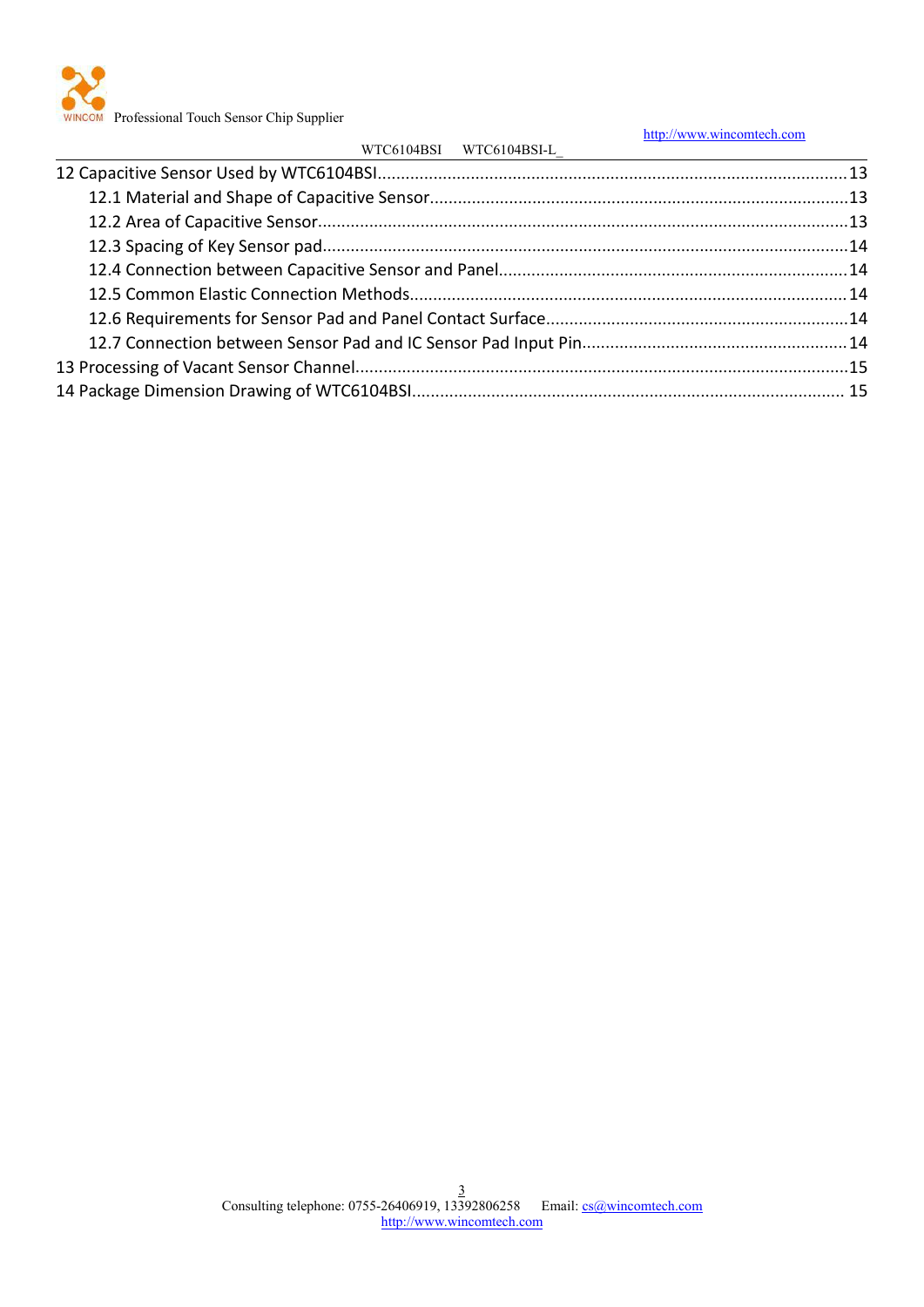<span id="page-3-0"></span>

## WTC6104BSI 4-Channel Capacitive-Sensing Touch Button Chip

Specification (V1. 5)

#### **1 Product Introduction**

#### **1.1 Product Overview**

As an integrated circuit designed for the purpose of implementing a human touch interface, WTC6104BSI series touch-sensing IC can take the place of the mechanical soft-touch keys and realize a water-proof, dust-proof, sealed, isolated, solid and beautiful operation interface. One WTC6104BSI can realize two to four independent keys, and the users may flexibly use them as required.

#### **1.2 Technical Principle**

WTC6104BSI identifies the touch action of people's fingers by using 16bit high-precision CDC (capacitive to digital converter) IC to detect the change in capacitance on the sensor pad (capacitive sensor), and the data output by CDC will be processed by the internal RISC processor in an efficient and reliable algorithm. The high/low level directly output toward the outside indicates the key action.

#### **1.3 High Productivity**

The sensitivity of all channels can be changed only by adjusting one capacitor Csel. There are a few peripheral components, so the productivity is high.

#### **1.4 Adapted to Panels of Different Thickness**

WTC6104BSI can be adapted to 0-20mm-thick insulated panels by selecting the capacitance value of suitable Csel and appropriately adjusting the area of sensor pad.

#### **1.5 Chip Package Type**

WTC6104BSI is packaged with standard 16PIN NSOP.

#### **2. Technical Features and Parameters**

**2.1 Technical Features**

#### **2.1.1 Simple Peripheral Circuits, and A Few Peripheral Components**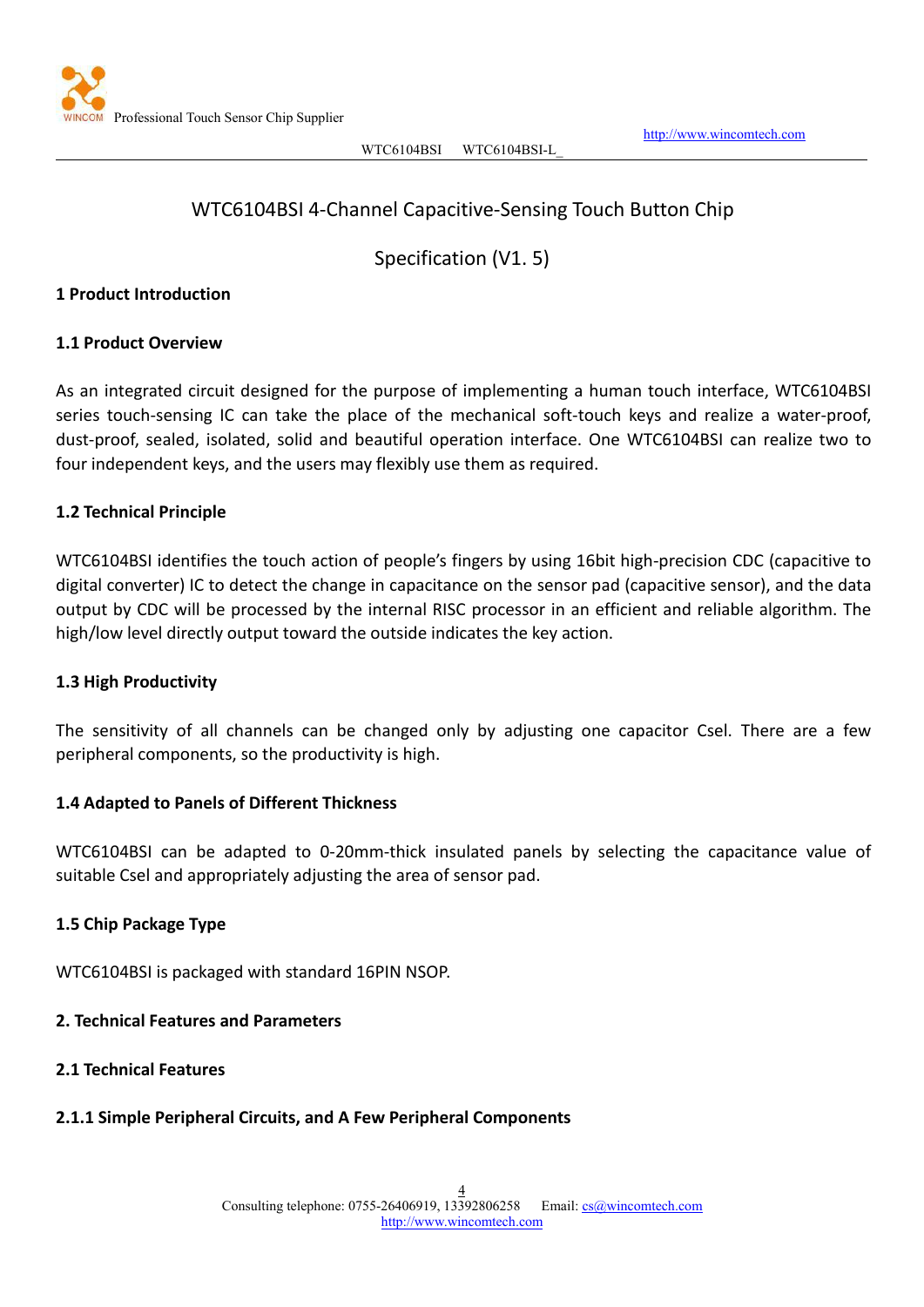

<http://www.wincomtech.com>

#### WTC6104BSI WTC6104BSI-L

<span id="page-4-0"></span>With independently designed special test circuit, self-calibration circuit and RISC processor integrated inside the IC, there are a few peripheral components.

## **2.1.2 Debugging-free Production and Excellent Long-time Working Stability**

Calibration is not necessary for the system after the set value for capacitor Csel of sensitivity is determined. The system can automatically overcome the interference caused by electrostatic discharge, electromagnetic interference, temperature variation and accumulation of moisture and pollutants on the surface, and provide good precision and operation consistency in various environments, so the product can suffer long-distance transportation and be used in various environments. The unique compensation algorithm and high-strength anti-interference design can guarantee no occurrence of malfunction during long-time work of the product.

## **2.1.3 Usability in Intensive Keyboard with a Small Spacing**

The adjacent key suppression function can prevent malfunction of adjacent key. Namely, when one finger touches two or more keys at one time, only the key with the maximum area occupied by the finger will respond, and the key with a smaller area occupied by the finger will be suppressed and not respond. If the two or more keys have the same area occupied by the finger, neither will respond. The minimum spacing between keys can be up to 0.5mm.

## **2.1.4 Excellent Water Resistance**

The special water-proof design applies. The keyboard can be resistant to splashing water and overflowing water, and can also be normally used after it is totally flooded by water, which is different from current ordinary sensitive keyboard that is easy to malfunction in case of splashing water or overflowing water and will respond slow in case of water accumulation, or respond wrongly after it is pressed by finger.

## **2.1.5 Excellent Electromagnetic Immunity**

When applying to home apparatuses and ordinary application products, the user may get good immunity to radio frequency signals by using single-sided PCB, and easily resist the interference of most of radio frequency sources including GSM cell phone to the sensitive keys.

When applying to military and other special situations, it is suggested that double-sided PCB should be designed according to the layout requirements provided by us.

## **2.1.6 Unique Line Length Self-correction Function**

It is common for the current similar products on the market that, the sensitivity largely differs according to the length of line from sensing key to IC pin. Our original line length self-correction technology can automatically correct such difference. The user can obtain almost uniform sensitivity for all keys of the whole sensor pad without complex adjustment.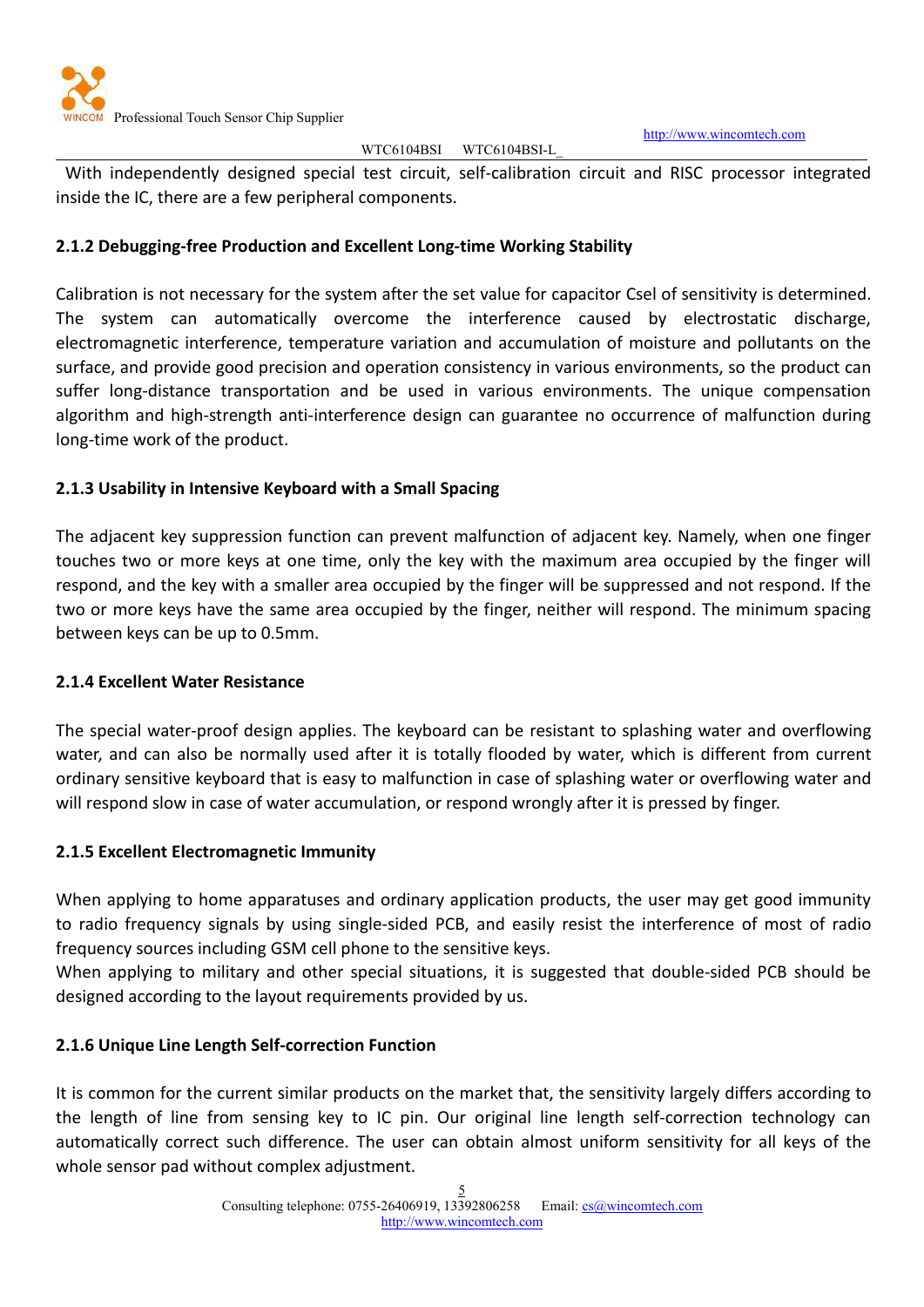

<http://www.wincomtech.com>

## <span id="page-5-0"></span>**2.1.7 Compliance with Industrial Application Specifications & Requirements**

More reliable performance and wider application range is available for users.

## **3 Technical Parameters**

Operating voltage: WTC6104BSI: 3.3v<Vcc<5.5V WTC6104BSI-L: 2.2v<Vcc<5.5V Output voltage range: GND<Vout<Vcc Sensing thickness (insulating medium): 0-20mm, maximum 500mm Response time of effective touch: Less than 100ms Operating temperature: -40℃-+85℃ Storage temperature: -50℃ -+125℃

## **4 Typical Application**

Be applicable to various kitchen apparatuses, audio and video devices, air conditioners, sanitary electrical apparatuses, lights and switches, security equipment, instruments, portable player, mobile phones, electronic toys and learning machines.

#### **5 Definitions of Product Pins**

#### **5.1 Pin Configuration**

WTC6104BSI pin configuration diagram is shown below:



Figure 1: WTC6104BSI Pin Diagram

## **5.2 Definitions of Pins**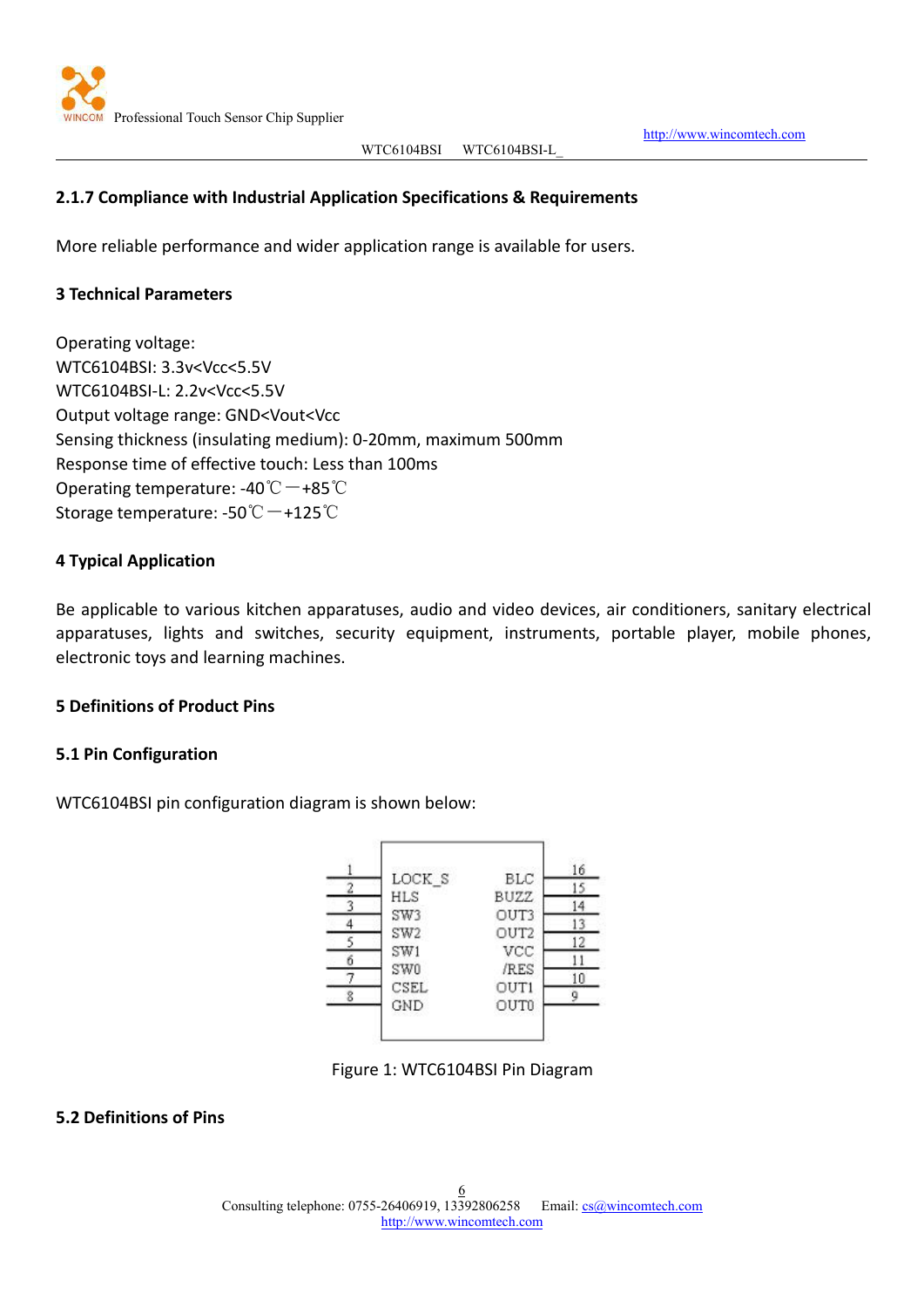

| Pin            | Pin              | <b>Usag</b>  | <b>Function Description</b>                         |
|----------------|------------------|--------------|-----------------------------------------------------|
| No.            | <b>Name</b>      | e            |                                                     |
| $\mathbf{1}$   | LOCK S           |              | Selection of output mode                            |
|                |                  |              | Connecting VCC will enable ordinary soft-touch key  |
|                |                  |              | mode                                                |
|                |                  |              | Connecting GND will enable self-locking key output  |
|                |                  |              | mode                                                |
| $\overline{2}$ | <b>HLS</b>       | $\mathbf{I}$ | Selection of initial level of output pin            |
|                |                  |              | Connect VCC, and the initial level of output pin is |
|                |                  |              | high.                                               |
|                |                  |              | Connect GND, and the initial level of output pin is |
|                |                  |              | low.                                                |
| $\overline{3}$ | SW <sub>3</sub>  | T            | Interface of touch key 3 (sensor pad 3)             |
| 4              | SW <sub>2</sub>  | I            | Interface of touch key 2 (sensor pad 2)             |
| 5              | SW1              | I            | Interface of touch key 1 (sensor pad 1)             |
| 6              | SW <sub>0</sub>  | I.           | Interface of touch key 0 (sensor pad 0)             |
| $\overline{7}$ | <b>CSEL</b>      |              | Capacitor interface for adjusting the sensitivity   |
| 8              | <b>GND</b>       | $\mathbf{I}$ | Power ground                                        |
| 9              | OUT <sub>0</sub> | $\Omega$     | SWO status output                                   |
| 10             | OUT1             | O            | SW1 status output                                   |
| 11             | /RES             |              | IC reset pin                                        |
| 12             | <b>VCC</b>       | $\mathbf{I}$ | Power input                                         |
| 13             | OUT <sub>2</sub> | O            | SW2 status output                                   |
| 14             | OUT3             | $\mathsf{O}$ | SW3 status output                                   |
| 15             | <b>BUZZ</b>      | O            | Buzzer control pin                                  |
| 16             | <b>BLC</b>       | O            | Backlight LED control pin                           |

#### <span id="page-6-0"></span>The definitions of WTC6104BSI pins are as shown in the table below:

#### **6 Output Display**

When the occurrence of effective touch on the sensor pad is detected, WTC6104BSI will output the status of corresponding sensor pad channel within 100ms, so that it can be processed by user MCU, or directly drive the execution circuit to work. WTC6104BSI has two output modes, selected by IC LOCK\_S pin connecting to VCC or GND. The initial level of output port can be selected in either output mode, by connecting HLS pin of chip to VCC or GND. If HLS is connected to VCC, the initial level is high, and if HLS is connected to GND, the initial level is low.

#### **6.1 Output in Non-self-locking Mode**

**When LOCK\_S is connected to VCC**, WTC6104BSI will adopt the output mode of ordinary soft-touch switch.

7 Consulting telephone: 0755-26406919, 13392806258 Email: [cs@wincomtech.com](mailto:cs@wincomtech.com) <http://www.wincomtech.com>

Bounce off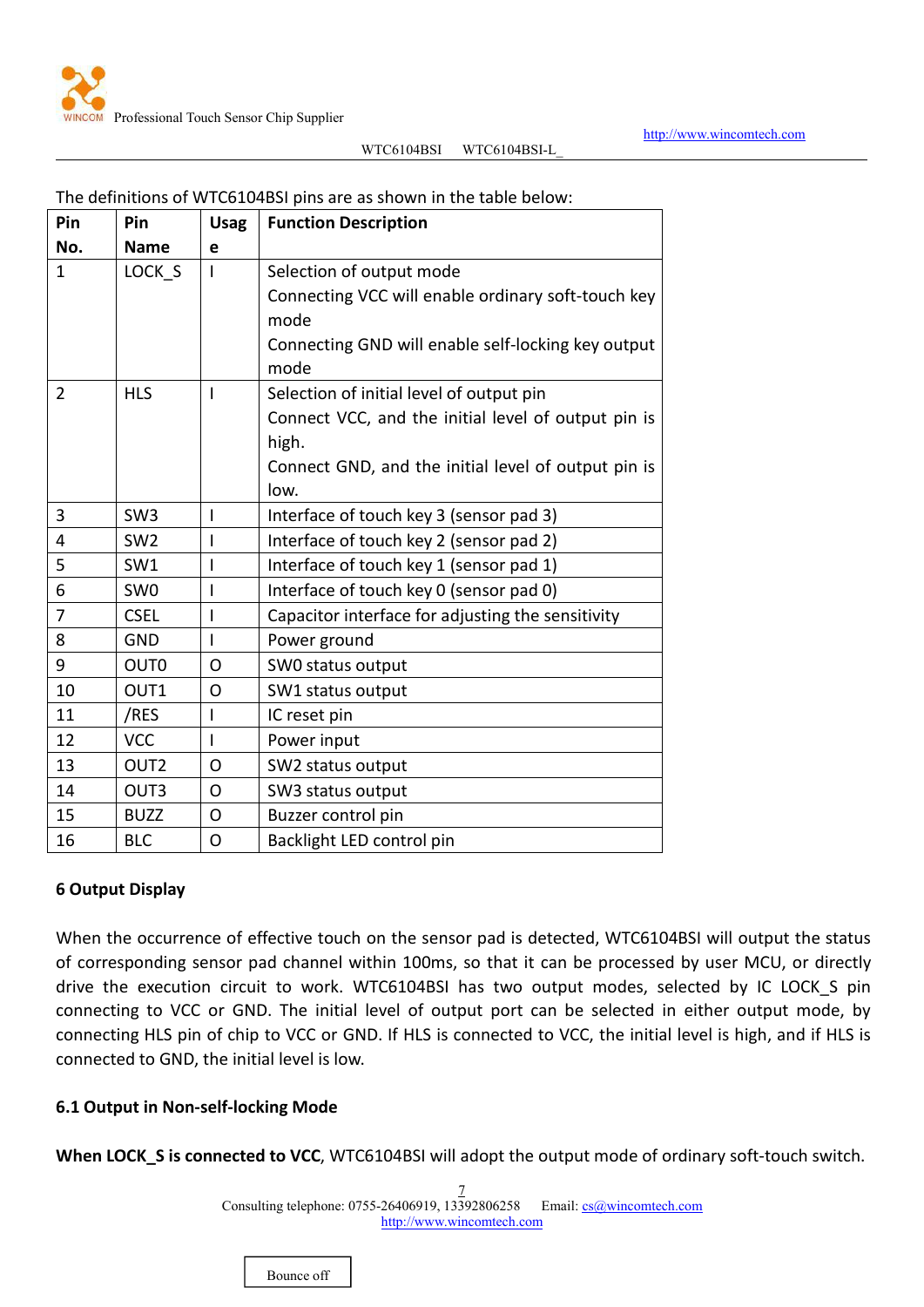<http://www.wincomtech.com>

<span id="page-7-0"></span>When the occurrence of effective touch on sensor pad is detected, the corresponding indicative pin will output reversal, and when the finger leaves, the indicative pin will be recovered to output the initial level. Take SW0 channel as an example, the relationship between output signal and sensor input channel is as shown in Figure 3, and other channels are the same.



Figure 2: Output Sequence Diagram of Keys when WTC6104BSI is in Non-self-locking Mode

## **6.2 Output in Self-locking Mode**

**When LOCK\_S is connected to GND**, WTC6104BSI will adopt the outputmode of self-locking switch. When the occurrence of effective touch on sensor pad is detected, the corresponding indicative pin of sensor pad will output reversal of level, and when the finger leaves, the output level of indicative pin will remain the same. Take SW0 channel as an example, the relationship between output signal and sensor input channel is as shown in Figure 4. Other channels are the same.





8 Consulting telephone: 0755-26406919, 13392806258 Email: [cs@wincomtech.com](mailto:cs@wincomtech.com) <http://www.wincomtech.com>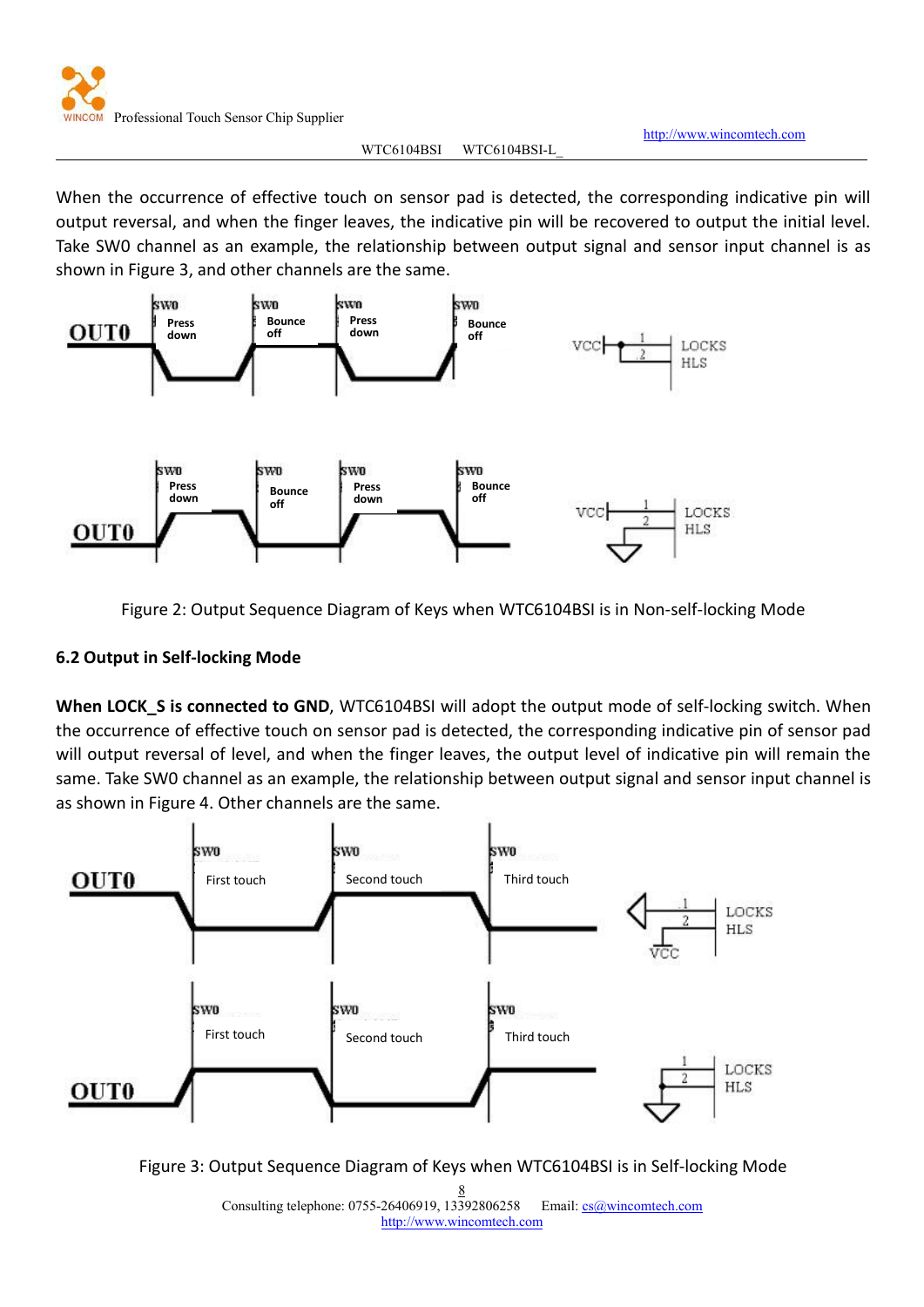

<http://www.wincomtech.com>

#### <span id="page-8-0"></span>**6.3 Multi-key (SHIFT) Working Mode**

If the user presses multiple keys one after another and holds them, these keys can respond in sequence. The system designer can design several kinds of key combination operation function.

#### **7 Typical Application Circuit and Sensitivity Setting**

#### **7.1 Peripheral Circuit and Precautions**

The peripheral circuit of WTC6104BSI is very simple, and only needs a few resistors and capacitors. The key component is capacitor CSEL for adjusting the sensitivity and IK resistance group for measuring the matched impedance of circuit. CSEL should use 10%-precision polyester capacitor, capacitor made of NOP material or capacitor made of X7R material. 1K resistance group can provide you with the best and most stable measurement effect, and CSEL and matched resistance shall be placed as close as possible to IC at PCB layout.

Figure 4 is operating circuit diagram of WTC6104BSI in 4-key non-self-locking mode:

## **The channel matched resistance R0-03 should be placed into IC as much as possible.**



placed as close as possible to IC



## **7.2 Sensitivity Setting**

The sensitivity setting of WTC6104BSI enables the user to use isolated media of various thicknesses to implement reliable and flexible touch function.

## **7.3 Selection of Suitable Capacitor Csel**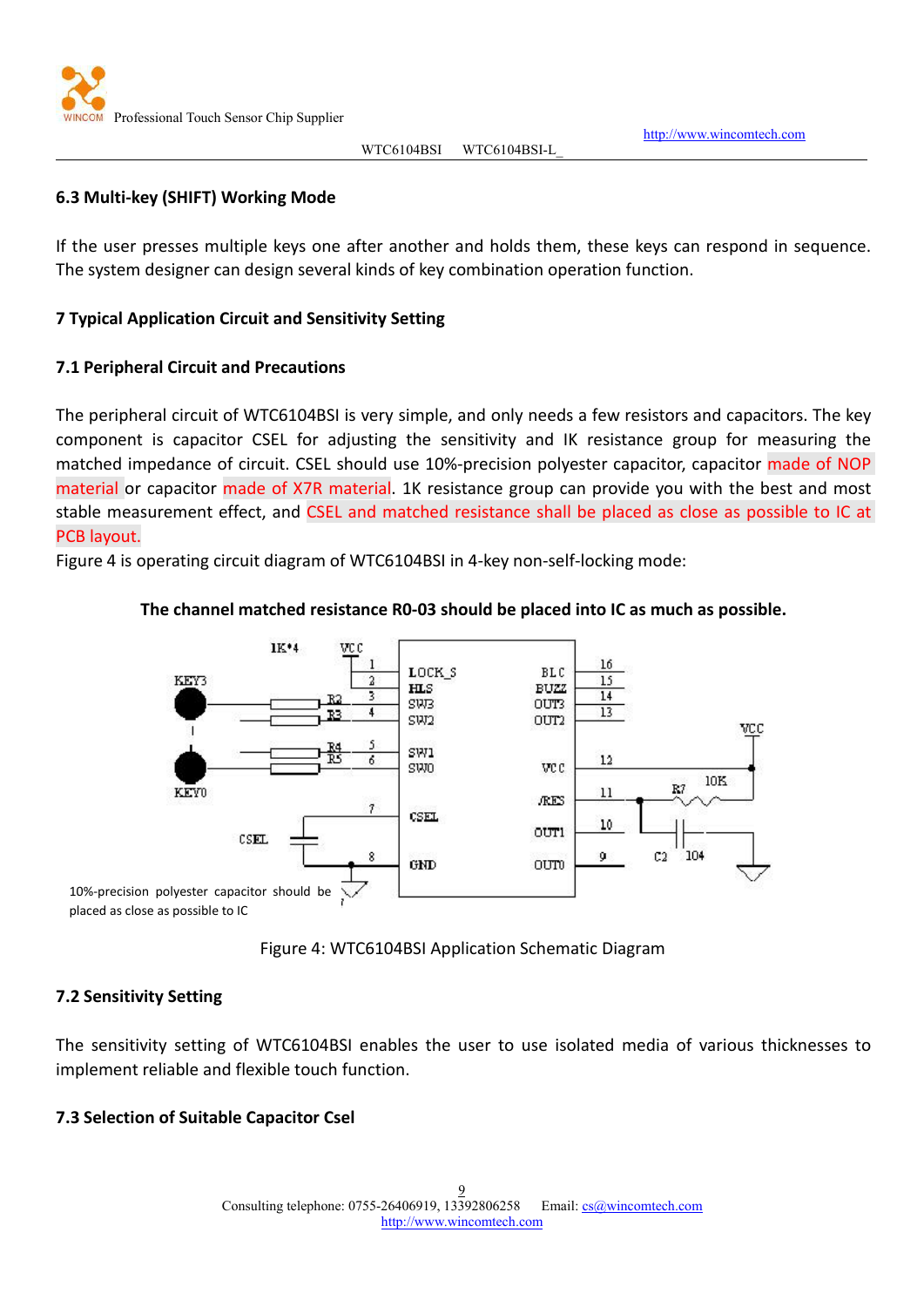

<http://www.wincomtech.com>

<span id="page-9-0"></span>The sensitivity setting of WTC6104BSI is realized by selecting a suitable capacitor Csel.

The user may select a suitable capacitor Csel as the case may be. **The thicker the isolated medium is, the bigger the Csel capacitance will be**, and it is usually suggested that the suitable capacitor should be selected from small to big within 0.0047UF and 0.022UF. **It is suggested that Csel**should use **5%-precision polyester capacitor** with **a small temperature coefficient**. 10%-precision **polyester capacitor** may also be used. If it is necessary to use the chip capacitor, it must be capacitor made of X7R material or capacitor made of NPO material, with 10% or higher precision.

It is suggested that the user should place two or more bonding pads on Csel side by side, so as to finely adjust Csel.

## **7.4 Area of Sensor Pad**

Increasing the area of sensor pad is favorable to improve the penetrating power of touch sensor.

## **8 Backlight Control**

BLC of No. 16 Pin of WTC6104BSI can be output as backlight control signal of touchpad. When it is detected that finger approaches the sensor pad, BLC will output low level. 5 seconds later after the finger leaves the touchpad, BLC will be recovered to output high level. When BLC outputs low level, it can provide 10mA sink current to drive. If the current required by LED backlight exceeds 10mA, additional driving circuit is needed so as to avoid damaging IC.

#### **9 Buzzer Control Signal**

BUZZ of No. 15 Pin of WTC6104BSI can be output as buzzer control signal of touchpad. When it is detected that the finger effectively touches the sensor pad, BUZZ will output 50mS low-level impulse to serve as DC buzzer control signal, and generate the prompt tone that the key is pressed down.

#### **10 WTC6104BSI Power Supply**

WTC6104BSI measures small change in capacitance, so it is required that the power ripple and noise should be small and the external strong interference involved from power supply shall be avoided. Particularly when it is applied to induction cooker and microwave oven, the external interference and voltage leap must be effectively isolated, and the power supply must have high stability. It is suggested that the voltage stabilizing circuit constituted by 78L05 as shown in the figure should be adopted.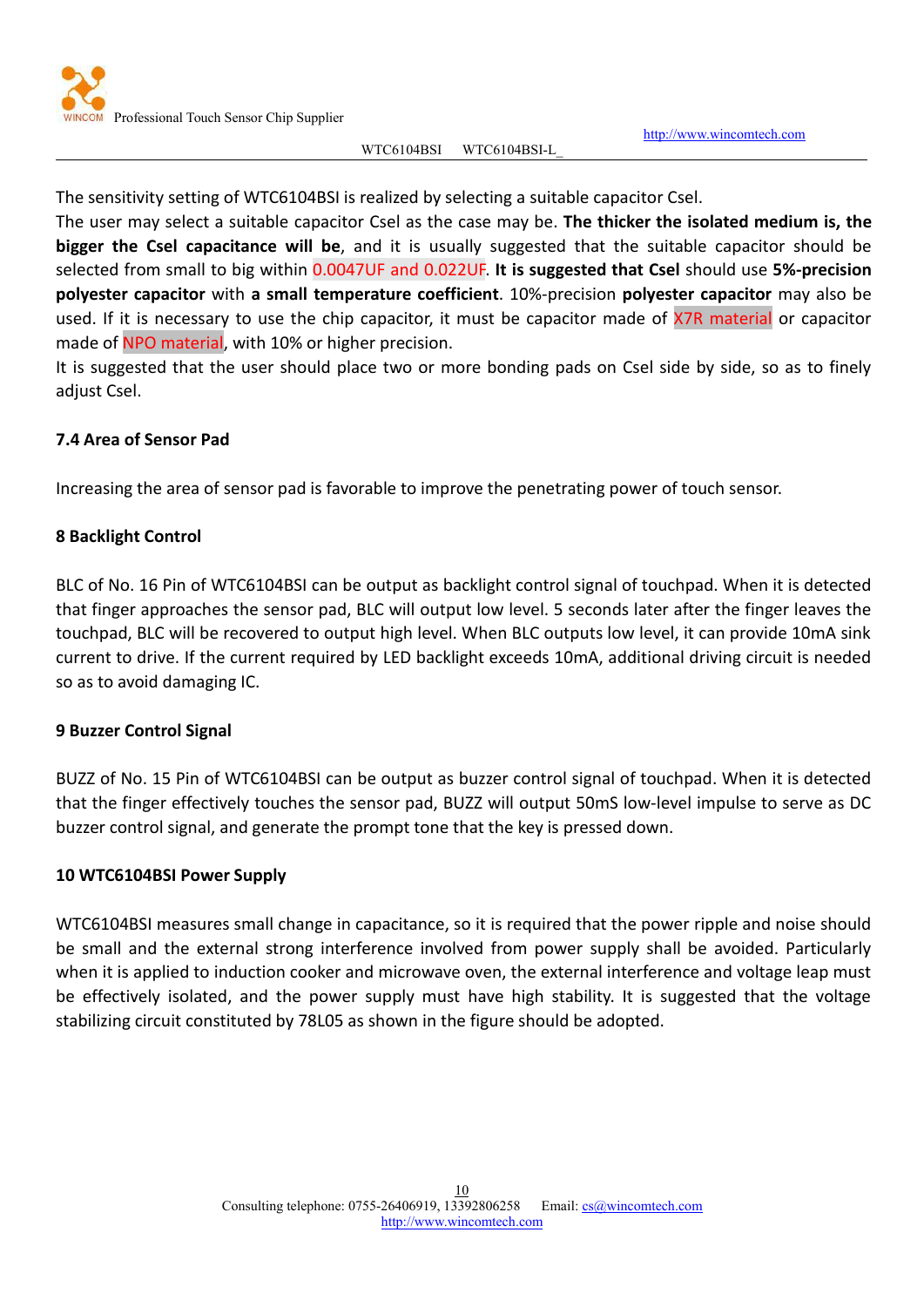Professional Touch Sensor Chip Supplier

#### WTC6104BSI WTC6104BSI-L

<http://www.wincomtech.com>

<span id="page-10-0"></span>

10%-precision polyester capacitor or chip capacitor made of X7R material



Figure 5: Full Function Circuit with Power Voltage Stabilizing Circuit



Figure 6: Additionally Driven Backlight Control Circuit

## **10.1 DC Voltage Stabilizer**

At PCB LAYOUT, such 78L05 power component must be close to WTC6104BSI Vcc pin.

## **10.2 Placement of Voltage Stabilizer Component**

78L05, peripheral components and WTC6104BSI must be placed on the same circuit board centrally, to put an end to the noises caused by overlong power connection line.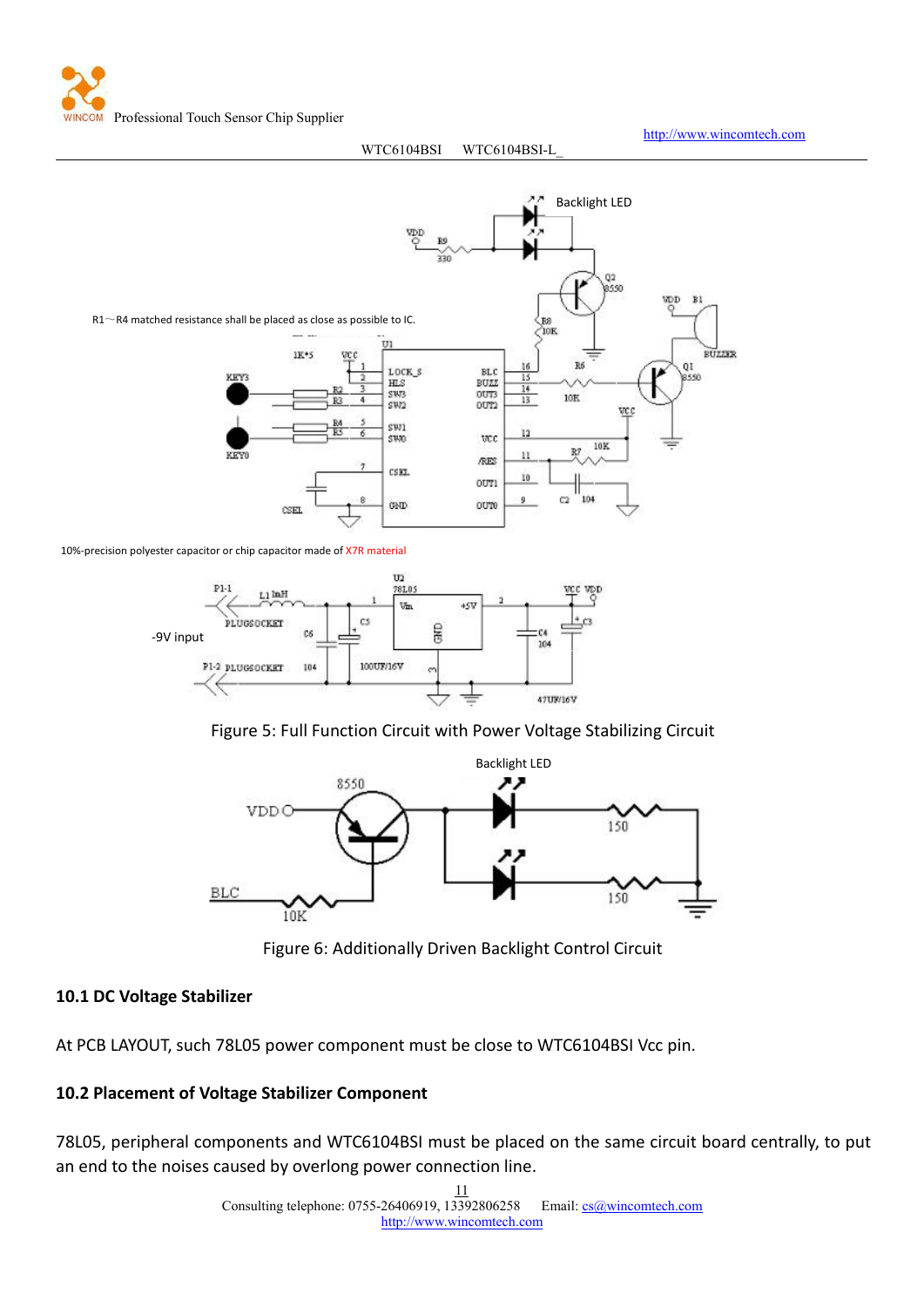

<http://www.wincomtech.com>

#### <span id="page-11-0"></span>**10.3 Grounding**

The common ground of the components as shown in the figure shall be separately connected into an independent group and then it shall be connected to the common ground of the whole machine from one point of it.(Use one point of star shape to connect the ground)

#### **10.4 Precautions for High Noise Condition**

In case of application in a high-noise environment, up and down overlapped placement shall be avoided between high-voltage (220V), high-current, and high-frequency-operation main board and the touch circuit board. If such overlapped placement is unavoidable, try to keep far away from high-voltage, high-current components area or add shield on the main board.

#### **10.5 Power Filter**

At PCB layout, it is suggested that inductor L1 (1MH) bonding pad should be reserved, but such inductor is

not needed in general and non-special application, and the user may cancel it.<br>For the power supply of input 78L05, pay attention to the ripple size and the ripple valley shall not be lower than DC 9V.

#### **10.6 Use of +5V Power Supply of the Host**

**If the user directly uses 5V power supply of the host,** add the power filter circuit as shown in the figure below before the power supply of sensing chipset. The requirements for PCB layout are the same as those for the previous circuit.



The analog and digital powers of circuit shall be connected separately to the ground in Y-connection method. The capacitors shall be arranged in the sequence indicated in the schematic diagram and shall not be arranged arbitrarily. Figure 7: Power Filter Circuit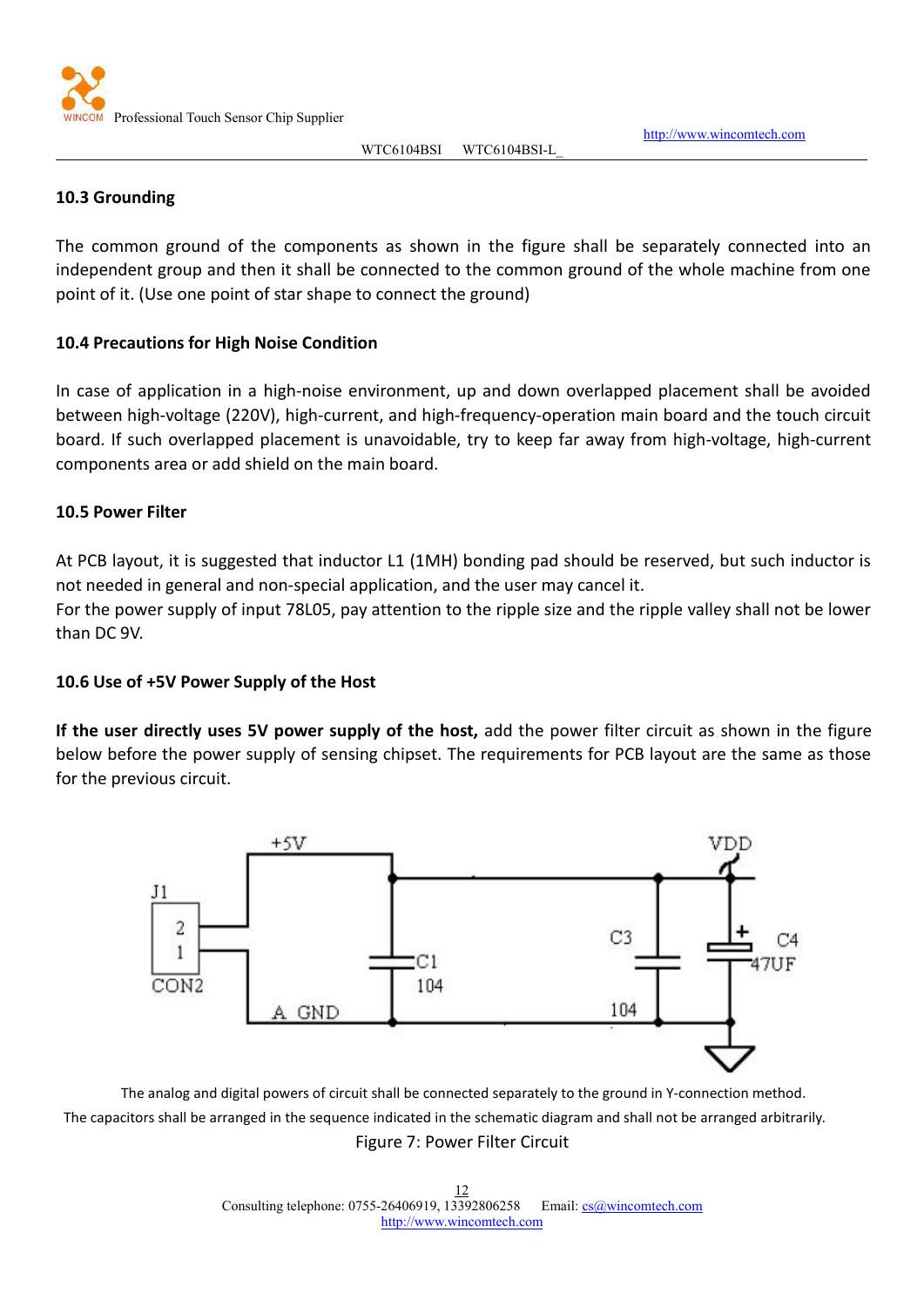

<http://www.wincomtech.com>

#### <span id="page-12-0"></span>**Precautions:**

For the circuits as shown in the above figure, please connect capacitor 104 and electrolytic capacitor of filter circuit in the sequence as shown in the figure. Only when the capacitor 104 is connected in front of electrolytic capacitor, can the high-frequency noises be suppressed.

#### **11 WTC6104BSI-L of Low Power Consumption Version**

If the touch key is not touched within five seconds, WTC6104BSI-L will go to sleep mode automatically. During sleep period, the chip will continue to detect the input channel of each key, and once any key is operated, the chip will be woken up and enter normal working mode.

During sleep period, the current is lower than 18μA, and such chip WTC6104BSI-L of low power consumption version can satisfy the design use need of using the touch-sensing keys on electronic products with the power supplied by batteries.

## **12 Capacitive Sensor Used by WTC6104BSI**

## **12.1 Material and Shape of Capacitive Sensor**

The capacitive sensor may be conductor of any shape, but certain area of plane must be guaranteed. It is suggested that round sheet metal or other conductor with the diameter greater than 10mm should be used. The commonly used sensor pad has PCB copper coil, spring, membrane circuit and ITO glass, etc.



The key sensor pad can be solid or hollow rectangle, circle or polygon. Figure 8: PCB Copper Foil Sensor Pad

#### **12.2 Area of Capacitive Sensor**

The area of each sensor pad shall be the same as much as possible, so as to guarantee the same sensitivity.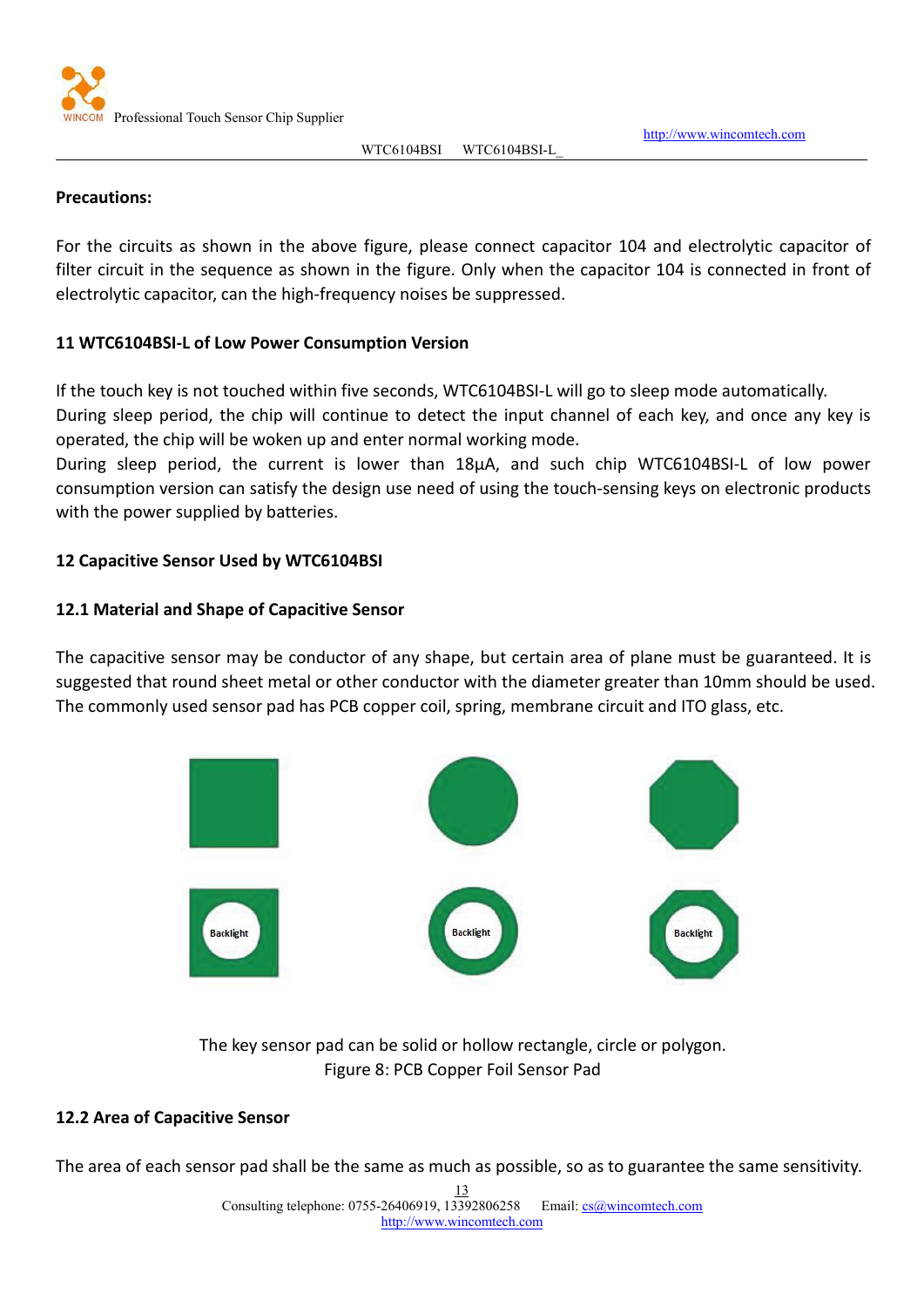

<http://www.wincomtech.com>

## <span id="page-13-0"></span>**12.3 Spacing of Key Sensor pad**

WTC6104BSI is multi-key combination (SHIFT) mode, and it's required that the spacing between adjacent keys should be sufficient, so as to ensure that one finger will not touch two or more keysat the same time and prevent false operation. It is suggested that the edge spacing between adjacent key sensor pads should be greater than 5mm.

## **12.4 Connection between Capacitive Sensor and Panel**

The capacitive sensor shall cling to glass and other insulated panel, and elastic connection shall apply between them.

## **12.5 Common Elastic Connection Methods**

The common elastic connection methods are:

A. Use the sensor pad with spring.

B. Use cylindrical conductive rubber to conduct elastic connection.

C. Paste the sensor pad onto the panel with imported super double-sided glue, and the double-sided glue layer cannot be too thick.



Figure 9: Spring Sensor Pad

## **12.6 Requirements for Sensor Pad and Panel Contact Surface**

The sensor pad surface shall be flat, and be close to the panel, without spacing.

## **12.7 Connection between Sensor Pad and IC Sensor Pad Input Pin**

The connection line between capacitive sensor and WTC6104BSI pin shall be **as thin and short as possible** (0.1-0.2mm in width), and it would be better if WTC6104BSI was placed on the keyboard. On the back of and within 0.5mm area of the connection line, no copper shall be laid and other circuit cannot be placed,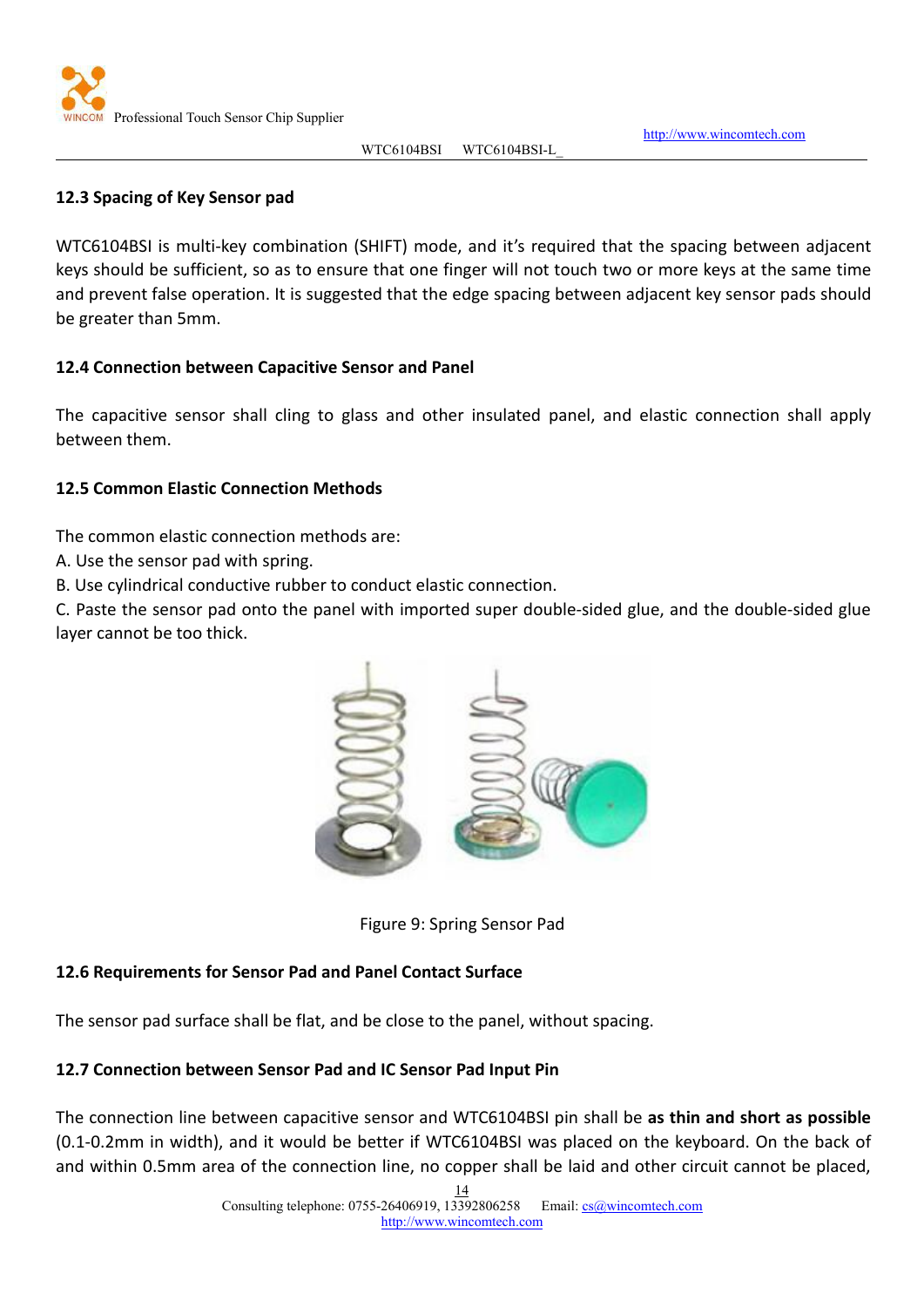

<http://www.wincomtech.com>

<span id="page-14-0"></span>so as to ensure good sensitivity of sensor and avoid false triggering.

## **13 Processing of Vacant Sensor Channel**

WTC6104BSI **must at least use two touch keys, so as to guarantee stable work of chip**. When the keysare less than four, SW3~SW0 will have vacant sensor input channel. **The vacant input channel shall simply hang in the air and cannot be added with any pull-up or pull-down resistor**.

If only one touch key is used, any one of the rest three vacant channels shall be pulled up to VCC with a 20K resistor and the rest two vacant channels hang in the air.

#### **14 Package Dimension Drawing of WTC6104BSI**

Package Dimension Drawing of WTC6104BSI

| Symbol     |      | Dimensions in mm |       |
|------------|------|------------------|-------|
|            | Min. | Nom.             | Min.  |
| A          | 1.35 | 1.60             | 1.75  |
| A1         | 0.10 |                  | 0.25  |
| A2         |      | 1.45             |       |
| B          | 0.33 |                  | 0.51  |
| C          | 0.19 |                  | 0.25  |
| D          | 9.80 |                  | 10.00 |
| E          | 3.80 |                  | 4.00  |
| $\ddot{c}$ |      | 1.27             |       |
| Н          | 5.80 |                  | 6.20  |
| L          | 0.40 |                  | 1.27  |
| $\theta$   | 0.00 |                  | 8.00  |